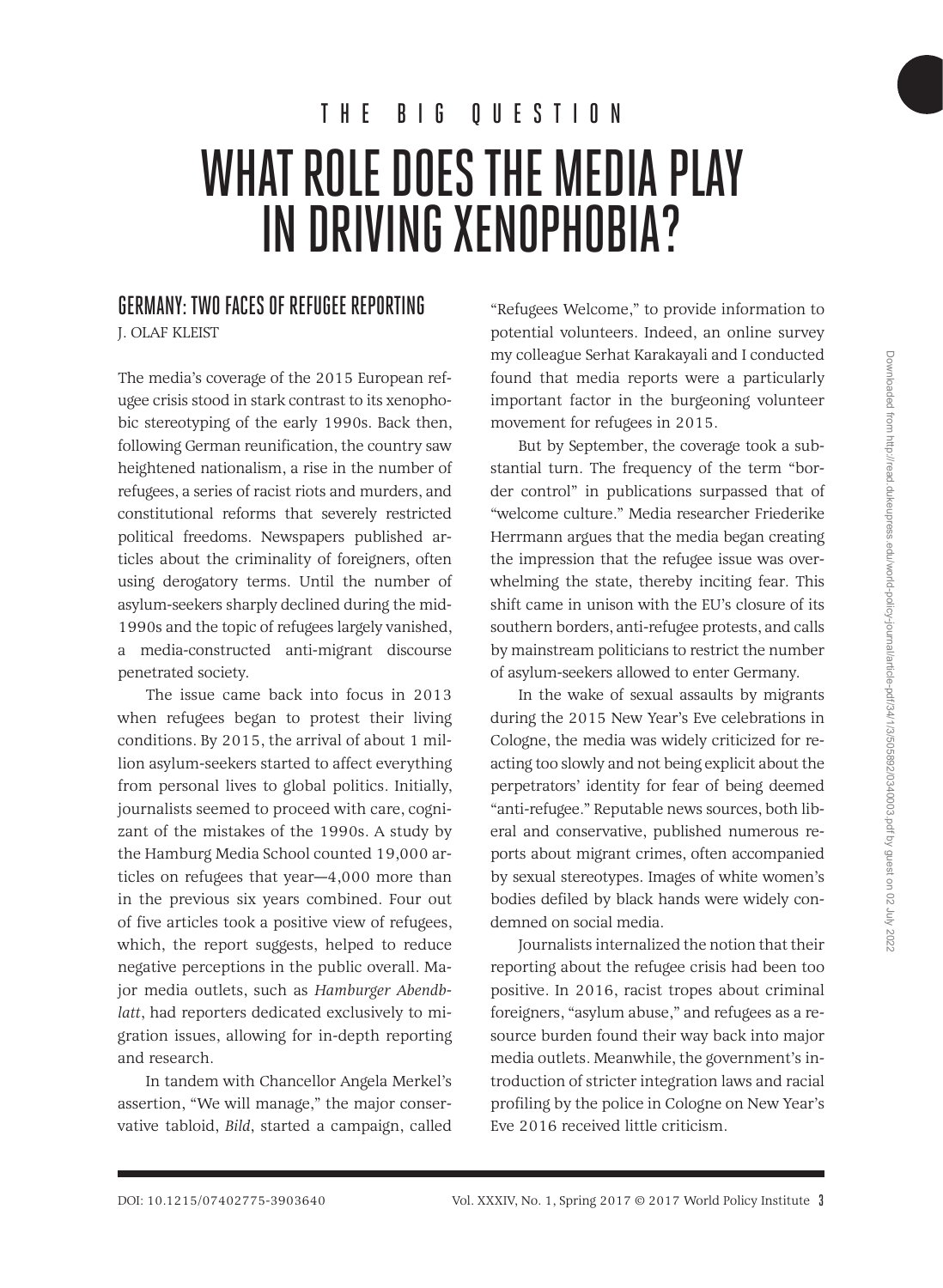German coverage of refugees seems to take cues from government policy. In early 2015, the media had an edifying influence on the public's perception of refugees. Its record has since been grim. Germany's upcoming election will be a test: Will the media have a beneficial impact on the refugee debate again, or will it instead echo the populist politics spreading worldwide?

J. OLAF KLEIST is a senior researcher at the Institute for Migration Research and Intercultural Studies at the University of Osnabrück and founder of Netzwerk Flüchtlingsforschung, or the German Network of Refugee Researchers.

## FAIRNESS > OBJECTIVITY

ANTONY LOEWENSTEIN

Striving for objectivity is the last thing a journalist should do. Fairness is a far better ideal. I've spent over a decade writing and reporting in countries like South Sudan, Afghanistan, Palestine, and Honduras, where conflicts never occur between equals. To speak truths about who causes carnage or corruption isn't advocacy; it's a moral imperative, and honest editors and reporters should welcome it. We should explain where human rights violations happen and who is at fault.

Xenophobia is coursing through the veins of today's world. The demonization of refugees has become a regular feature of the Murdoch empire and *The Daily Mail*, causing public distrust and anger toward the most marginalized in society. In Australia, over the last two decades, publications have vilified refugees so intensely that residents now fear the relatively small number of asylum-seekers arriving by boat. Politicians are mostly too weak to resist this stream of invective. The result is the "Trumpification" of immigration policy, with race-based ideas aimed at one group: Muslims. This is happening across Europe and Australia in addition to the U.S.

Journalists should have every right to protest in the streets, online, and in their work about policies that are discriminatory, illegal, or nonsensical. If not now, when? This applies to both the left and right. Reporters are human beings, not robots programmed to exclude their critical faculties.

Additionally, journalists have a responsibility to be transparent about their positions and views. They should acknowledge who they're voting for in elections. Countless American journalists and commentators actively supported the Hillary Clinton campaign for the U.S. presidency in 2016. That's their right, but they should be open about it. Responsible media outlets should also welcome a diversity of views and reporter backgrounds especially from areas, races, and religions that are routinely ignored in the mainstream press.

In the age of media disruption, the public deserves journalists who are honest about their intentions, even if it upsets people with different political views. A solution is not to cover politics as a game between two, equally compromised sides. The best reporting has always been about giving voice to those without one.

ANTONY LOEWENSTEIN is a Middle East-based journalist who has written for The New York Times, the Guardian, and many other publications and is the author of "Disaster Capitalism: Making A Killing Out Of Catastrophe" (Verso, 2015).

# RUPTURES ACROSS THE BODY POLITIC

DOMINIQUE TRUDEL

Brexit, the election of Donald Trump, and the possible victory of Marine Le Pen in the next French presidential election are symptoms of the current explosion of xenophobia in Western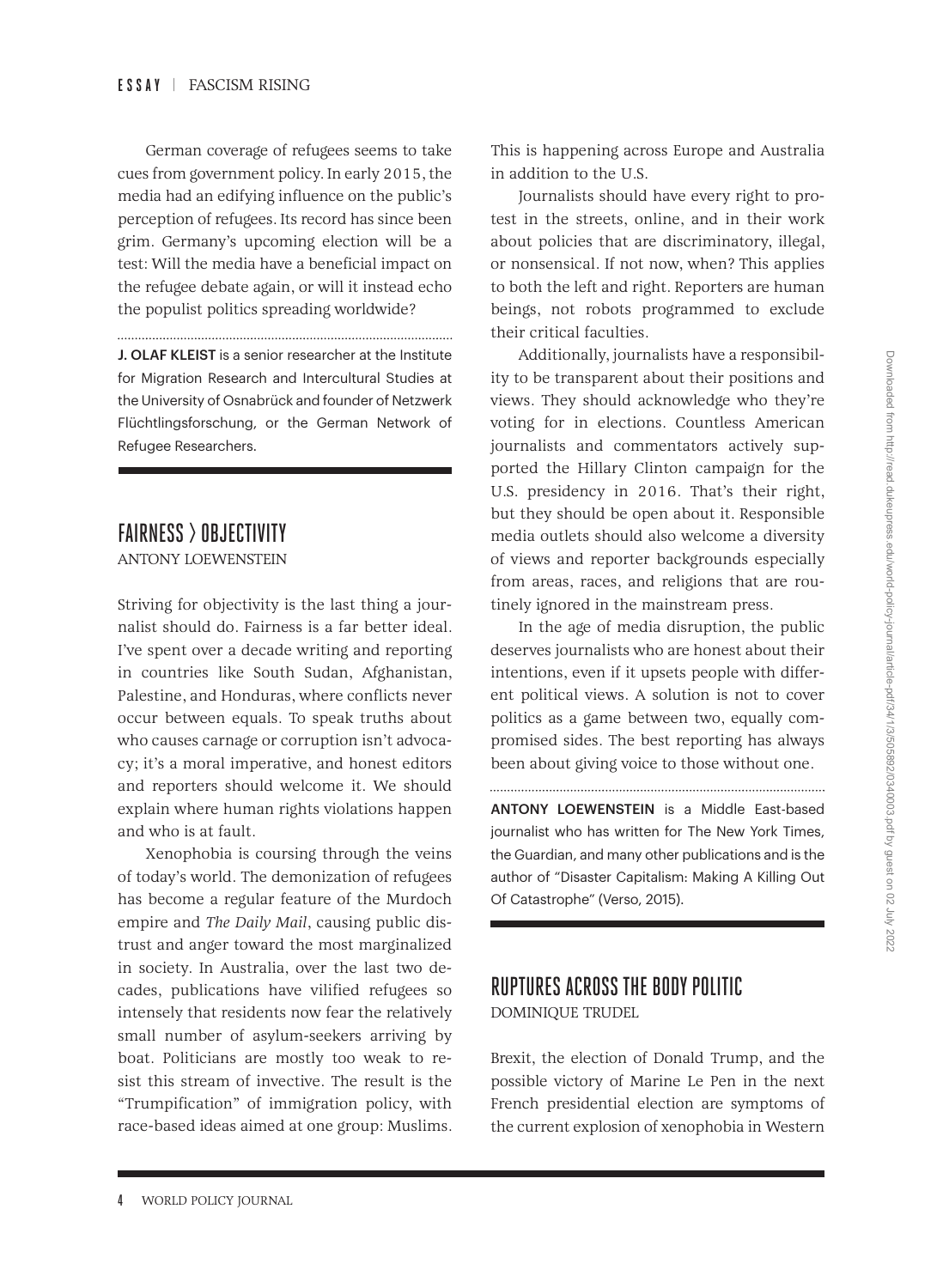democracies. But while the multiple, complex, and overlapping media dynamics underpinning this phenomenon are still widely misunderstood, one effect is obvious: the normalization of intolerance. To explain enduring stereotypes, researchers point to the biased representations of minorities and foreigners in popular culture. Following the murder of six Muslims in a Quebec City mosque in January, journalists and scholars highlighted the role of populist radio stations in spreading Islamophobic discourse. Even Premier Philippe Couillard denounced the pervasiveness of Muslim stereotypes in Quebec's culture.

But when considering media content, politicians and scholars often avoid the broader question of the role of journalism in the creation and division of political communities. As historian Benedict Anderson famously argued, the notion of "the French people," as distinct from the German or Spanish, for example, made very little sense before the era of the printing press. In 18th-century Europe, the dissemination of novels and newspapers printed in commonly spoken languages created a new sense of belonging. Later, during the 19th century, the development of national railways and telephone networks contributed to the emergence of new political communities and ideas, like "Italy" and "Canada."

The great nationalisms of the 20th century were largely media-driven fractures between "us" and "them." The creation of such boundaries is consubstantial to the most fundamental media effect: providing a common experience of space, time, and language. In this sense, all media are "xenophobic" as they provide a specific experience of belonging that may appear to be unique and natural. This is equally true for the most pro-democratic and progressive outlets. Recent media-driven lifestyles and trends—think of barn wood, eating organic, and buying local—are reinventing pseudo-folk communities that are not so different from the fringe websites of the far right.

Today's burst of xenophobia differs from the 19th- and 20th-century media-driven nationalisms. The proliferation of new media and platforms dovetails with both the multiplication of political communities and new divisions between them. The "other" to be feared is no longer a distant abstraction—xenophobia has turned inward, decomposing historical political communities and old nationalisms. The new generation of populist politicians understands and exploits this dynamic, promoting new ruptures that tear across the old national body. What we may be in need of now is a revival of traditional nation-building media: well-financed national television networks or serious national newspapers that promote inclusive and non-essentialist images of our political community.

DOMINIQUE TRUDEL is a researcher at the Institute of Sciences and Communication Techniques in Paris, France.

### RUSSIA: WHAT WE FOCUS ON

EKATERINA ZABROVSKAYA

In 2016, anti-immigrant sentiment peaked in Russia. The importance of the media in driving or curbing xenophobia was particularly visible in the relations between Chechnya—Russia's southern, predominantly Muslim republic and other regions of the country. Once a hotbed of separatism and terrorism, Chechnya has since launched a campaign to improve its image and Russia's attitude toward Muslims.

Still, discrimination persists against labor migrants from the South Caucasus and the Muslim countries of Central Asia. Cultural and religious differences between Russians and these newcomers often result in violent conflicts, attracting significant media attention. In 2013, the Russian media ran footage of an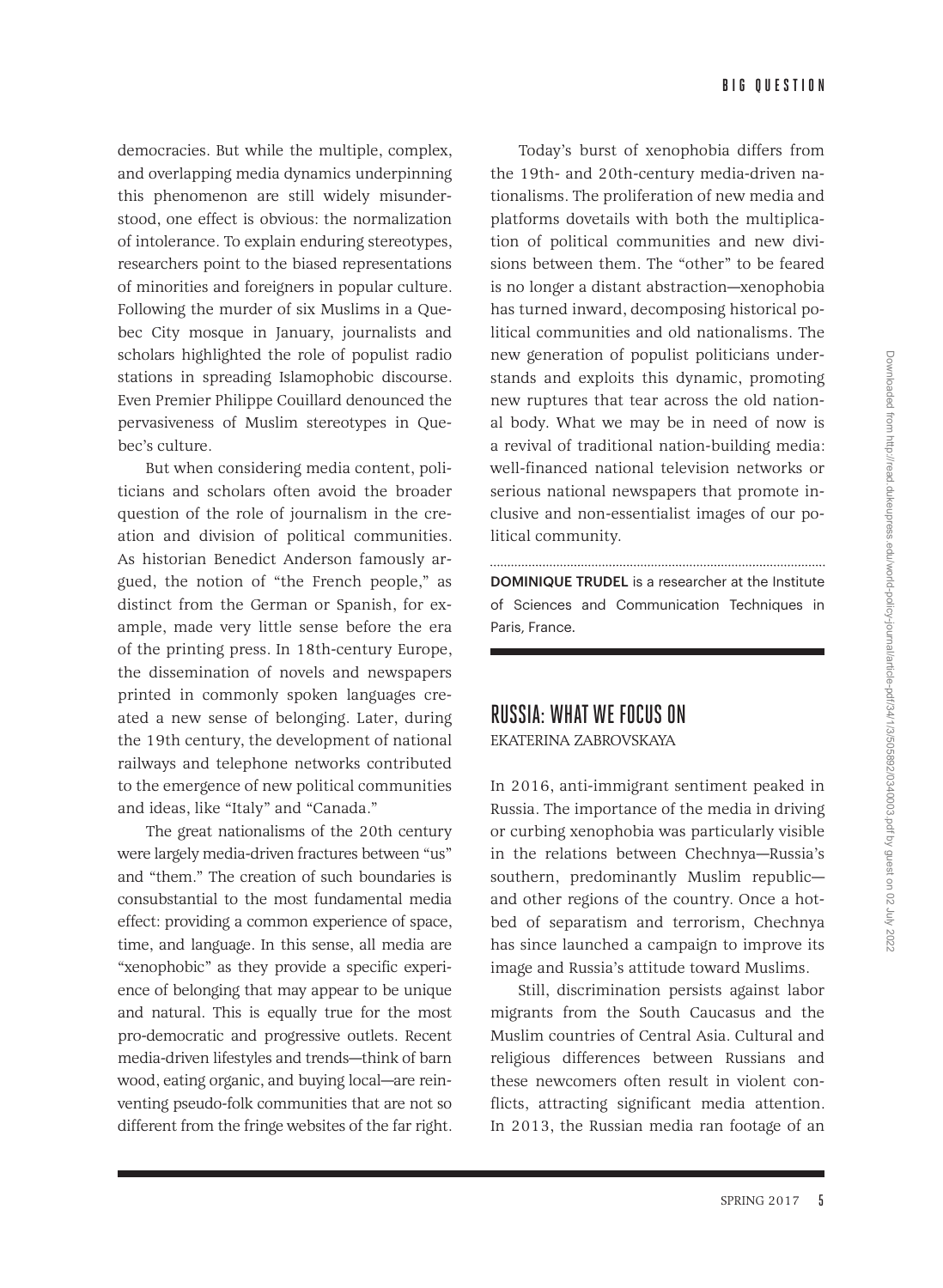immigrant from the Caucasus killing a 25-yearold. Afterward, hundreds of Russians vandalized the property of immigrants in Moscow's Western Biryulevo neighborhood.

In a March 2016 survey, the independent Levada Center found that 80 percent of Russians said they support restricting the "inflow" of immigrants into the country, replecting a nationwide spike in anti-immigrant sentiment. Pollsters speculated that this xenophobia was rooted in external events: The media had been heavily covering the European refugee crisis and sexual assaults perpetrated by migrant men in Germany.

As American political scientist Bernard C. Cohen wrote in his 1963 book, *The Press and Foreign Policy*, the media "may not be successful much of the time in telling people what to think, but it is stunningly successful in telling its readers what to think about." When journalists are accused of driving xenophobia, they shrug their shoulders, and say they merely report the facts. But, like an artist trying to paint a complex scene, certain details will inevitably be left out; something is rearranged, something is emphasized. When news of such events as the murder in Western Biryulevo is dramatized and played repeatedly, it can fuel nationalistic and xenophobic attitudes.

In 2015, responding to rising violence against Muslims and attempting to counteract false stereotypes and improve interreligious relations in Russia, the parliament of Chechnya drafted legislation to ban any mention of a terrorist suspect's nationality or religion in the media. While Russian President Vladimir Putin signaled his favor for similar legislation back in 2007, the Chechen bill was met with intense pushback from the journalistic community and not adopted.

Restrictions on speech cannot address the root of the problem. Journalism involves ethical decision-making, but also obeys the rules of the market. As long as the competition for profits and ratings remains a core motivator, we'll see more reportage that appeals to people's fears.

EKATERINA ZABROVSKAYA is a program manager at MIT-Russia and the former editor-in-chief of Russia Direct.

#### AN ILLUSION OF DIVERSITY SYDETTE HARRY

I'm a first-generation American from a country that most people need to have pointed out on a map. My family and I learned to be Americans by watching *The Cosby Show* and reading *The Daily News* and *The New York Times.* At the same time, my parents obtained illegal copies of the BBC's *Desmond's* before it became available in the U.S., and walked to the one grocery store that carried *Stabroek News* and *Kaieteur News*, Guyana's leading dailies, to teach me what it meant to be Guyanese.

The media clued me in to which aspects of culture were widely accepted and which were restricted and othered. What you watch, read, and listen to can define your identity and forge community, but it also highlights what you are not. In my work, I constantly wonder where I should locate myself amid all the noise and content. I often ask myself: What skills, spaces, and tools was I given, and what else must I create to insert myself into the media ecosystem? When should I address those problems systemically versus emotionally? Does my work merely make my voice more perceptible, or does it make space for others—such as children like my younger self—to be heard?

Analysis of social media tends to focus on interconnectivity or popular access, ignoring what I find most intriguing: its multiplication of formats. If you find yourself outside of the mainstream narrative, you can experiment with